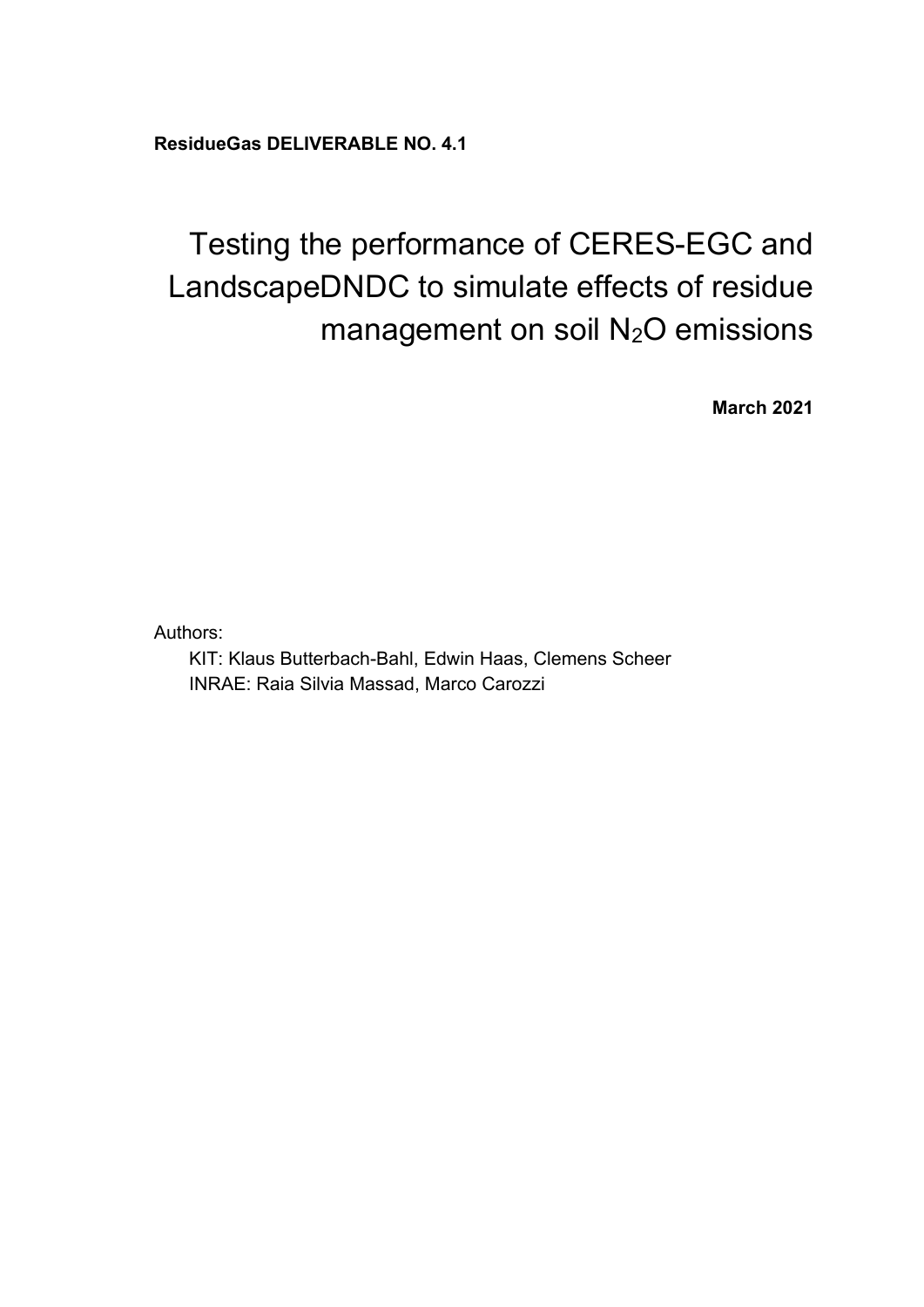This report is a publicly accessible deliverable of the ResidueGas project. The present work has been carried out within the project 'Improved estimation and mitigation of nitrous oxide emissions and soil carbon storage from crop residues', which is funded in the frame of the ERA-NET FACCE ERA-GAS. FACCE ERA-GAS has received funding from the European Union's Horizon 2020 research and innovation programme under grant agreement No 696356.

This report may be downloaded from the internet and copied, provided that it is not changed and that it is properly referenced. It may be cited as:

Haas, E., Carozzi, M., Massad, R.S,, Scheer, C., Butterbach-Bahl, K., 2021. Testing the performance of CERES-EGC and LandscapeDNDC to simulate effects of residue management on soil N2O emissions. ResidueGas deliverable report 4.1, April 2021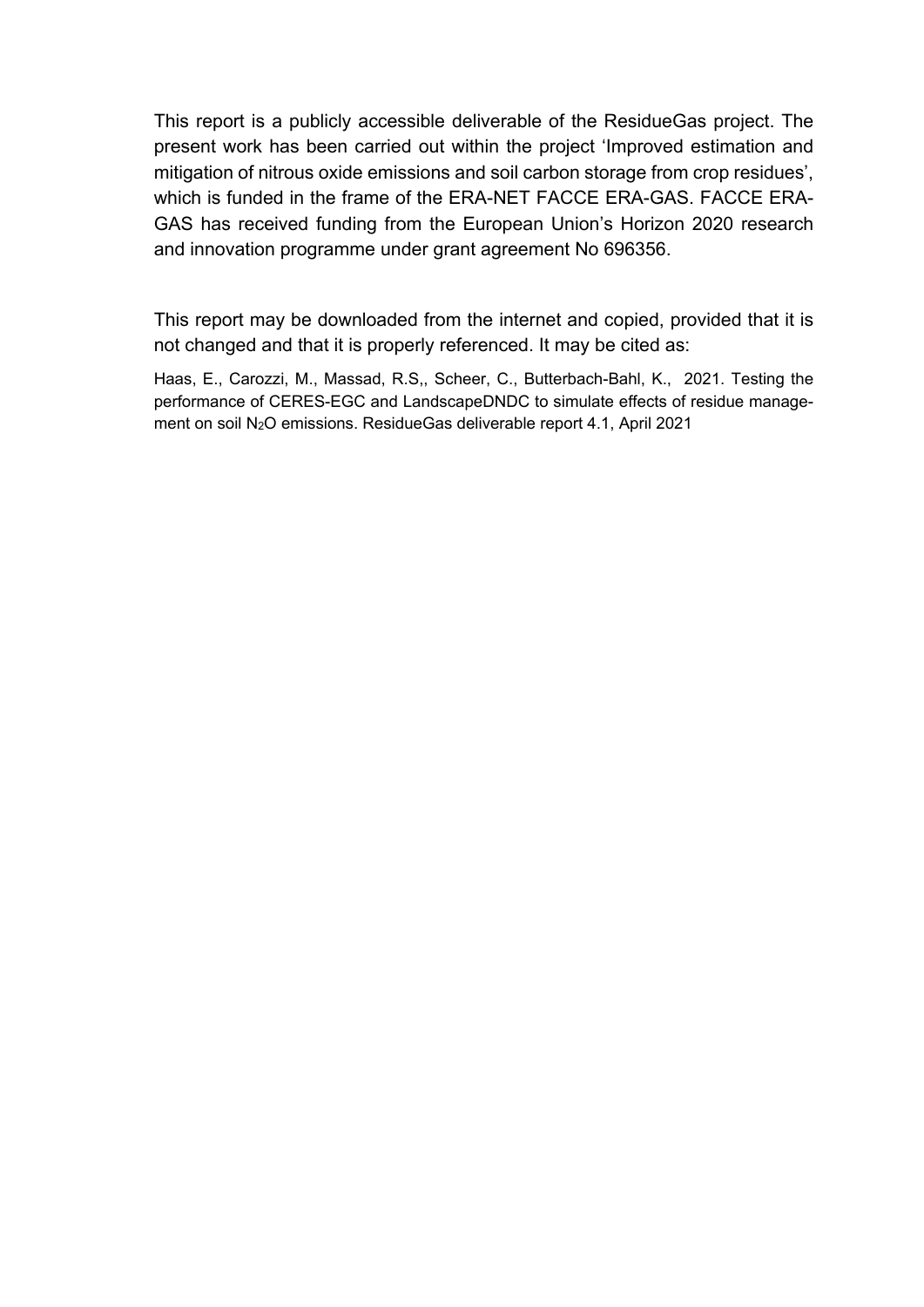### **Table of Contents**

| 1. |       | <b>Summary</b>               | $\mathbf 2$ |
|----|-------|------------------------------|-------------|
| 2. |       | <b>Introduction</b>          | 3           |
| 3. |       | <b>Materials and methods</b> | 4           |
|    | 3.1   |                              |             |
|    | 3.2   |                              |             |
|    | 3.3   |                              |             |
|    | 3.4   |                              |             |
|    | 3.5   |                              |             |
|    | 3.5.1 |                              |             |
|    | 3.5.2 |                              |             |
| 4. |       | <b>Conclusions</b>           | 11          |
| 5. |       | <b>References</b>            | 12          |
| 6. |       | <b>Appendix A</b>            | 13          |
|    |       |                              |             |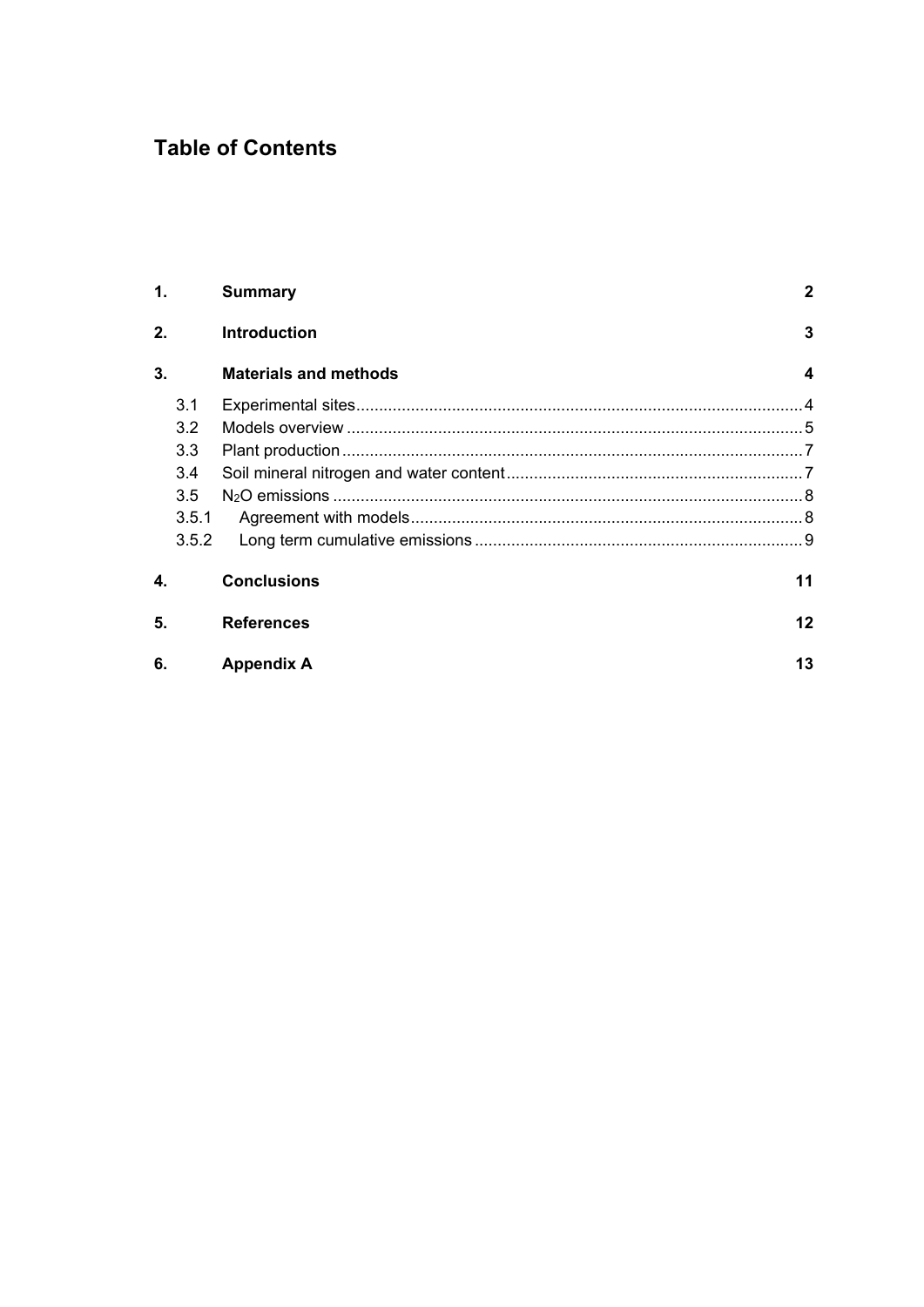### **1. Summary**

Ecosystem modelling represents a suitable approach to reproduce effects of agricultural practices on carbon (C) and nitrogen (N) biogeochemical cycles in the soil, plant and atmosphere continuum. This kind of process models allow to perceive the complex relations which regulates the processes associated with GHG emissions, e.g. the greenhouse gas nitrous oxide (N2O). This activity aims to evaluate and improve process-based models to reproduce effects of residue incorporation in agricultural soils onm soil N2O emissions. For testing the models (CERES-EGC and LandscapeDNDC) we used data obtained in 52 field experiments lasting 6 up to 12 months each. Data were provided from five experimental sites in northern Europe: Gleadthorpe (UK), Terrington (UK), Ås (NW), Lönnstrop (SW), Foulum (DK). Most of the experiments assessed incorporation *vs* removal of residues from croplands, exploring different managements and pedoclimatic conditions. Two process-based biogeochemical models, CERES-EGC and Landscape-DNDC were parameterised and calibrated to reproduce the field conditions for each experiment.

Simulated crop yields, as well as the N content of the resides were in a good agreement with the measurements (RMSE = 2.26 t DM ha<sup>-1</sup> and 21.6 kg N ha<sup>-1</sup>, respectively). The simulation of soil mineral N dynamics (NH4 and NO3) showed only a weak correlation for some experiments, due to limited data availability for soil parameterization, whereas soil water content (SWC) showed a general good agreement ( $R^2$  up to 0.84). Both models were able to represent the dynamics of  $N_2O$  emissions over time at most of the experimental sites, as well as effects of different types of residue management ion soil  $N_2O$  emissions. Modelled cumulative N<sub>2</sub>O emissions over the measurement period were mostly within the confidence intervals of the measurements, and showed a good agreement for most sites over the measurement period (RMSE = ranging from 0.3 to 3.3 kg N ha<sup>-1</sup>). This study highlights that process-based biogeochemical models, (CERES-EGC and Landscape-DNDC) can be used to simulate the effect of residue management on crop yields and greenhouse gas emissions from a range of agro-ecosystems across Europe. However, longer and more detailed data series are needed for model calibration and testing. Such datasets would help to further assess the capability of the models to represent effects of agricultural management on soil N2O emissions.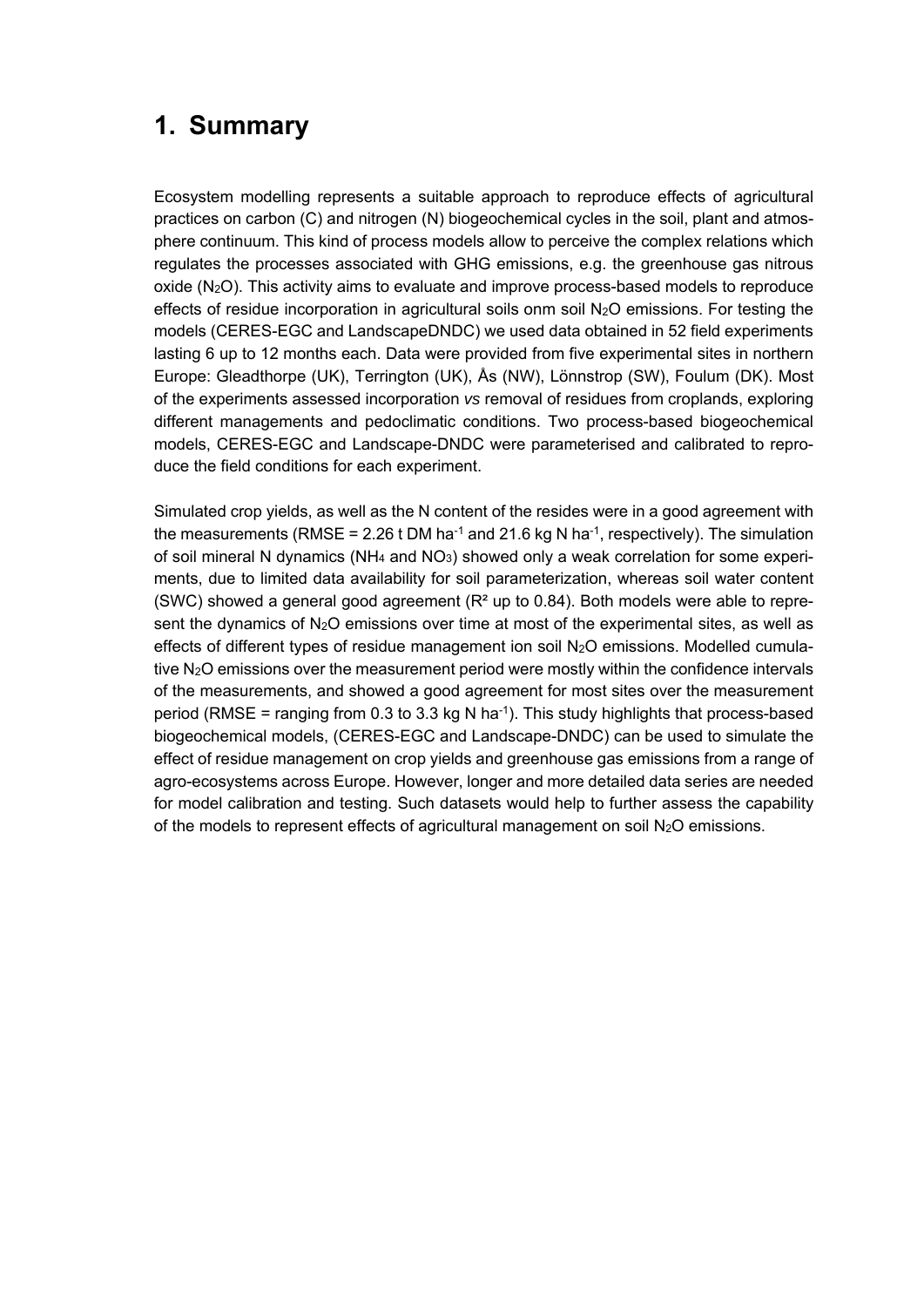### **2. Introduction**

Nitrous oxide  $(N_2O)$  is one of the most important greenhouse gases (GHGs), and it represents a quarter of the total greenhouse gases (CO<sub>2</sub>eq) emitted by agriculture in EU-27 (FAO-STAT, 2021). The main sources are related to the application and the use of manure (43%) and synthetic fertilisers (36%), while  $N_2O$  emissions from management of crop residues contribute about 10% to total agricultural GHG emissions by European agriculture.

The source strength of agricultural soils for  $N_2O$  depends significantly on field management. Fertilizer as well as crop residue management are important factors affecting soil processes and associated  $N_2O$  emissions. E.g. reducing the input of nitrogen to soil can effectively mitigate direct emissions of N2O from agroecosystems (Baggs et al., 2000). Crop residues, which represent a substantial input source of carbon and nitrogen to soils, can potentially increase carbon sequestration and fostering N2O emissions (Rees et al., 2013). Consequently, knowing the effect of crop residue on  $N_2O$  emissions represents a fundamental aspect to derive residue management strategies. Soil incorporation of crop residues with low C:N ratios have been found to promote both  $N_2O$  emissions and heterotrophic respiration (e.g., Huang et al., 2004), while some studies report no effect when the residues are left on the soil surface, which can, most likely, be attributed to slower decomposition rates of the residues (Muhammad et al., 2019). Generally, decomposition and mineralisation of residues increase with increasing contact area between residues and soil, and therefore faster decomposition of residues may be expected if residues are incorporated (ploughed) into the soil, compared to scenarios with residues left on the soil surface (i.e. minimum tillage). However, conflicting results have been reported (Pisante et al., 2015), most likely due to differences in climate and properties of soils (e.g. pH, texture, SOC) and residues between studies, i.e. factors which significantly affect soil environmental conditions (moisture,  $O<sub>2</sub>$  availability, temperature) and, thus, key microbial processes, specifically nitrification and denitrification, involved in N2O formation, consumption and emission (Hénault et al., 2012).

The use of simulation models able to simulate the effects of the agricultural practices on the biogeochemical cycles represents a valuable method to investigate the processes associated with  $N_2O$  emissions. The simulation of the soil-plant-atmosphere continuum assures a comprehensive assessment of this phenomenon. In fact, modelling allows to perceive the complex relations between soil physical, chemical and biological processes behind gaseous exchanges.

Here we report on the ResidueGAS activity in which we used two state-of-the art biogeochemical process models and tested their suitability to simulate effects of crop residue management on soil N2O fluxes. The field experiments were carried out at five sites in northern Europe. Moreover, this activity reports on simulation results testing the mitigating effect of different residue management strategies on soil N<sub>2</sub>O emissions.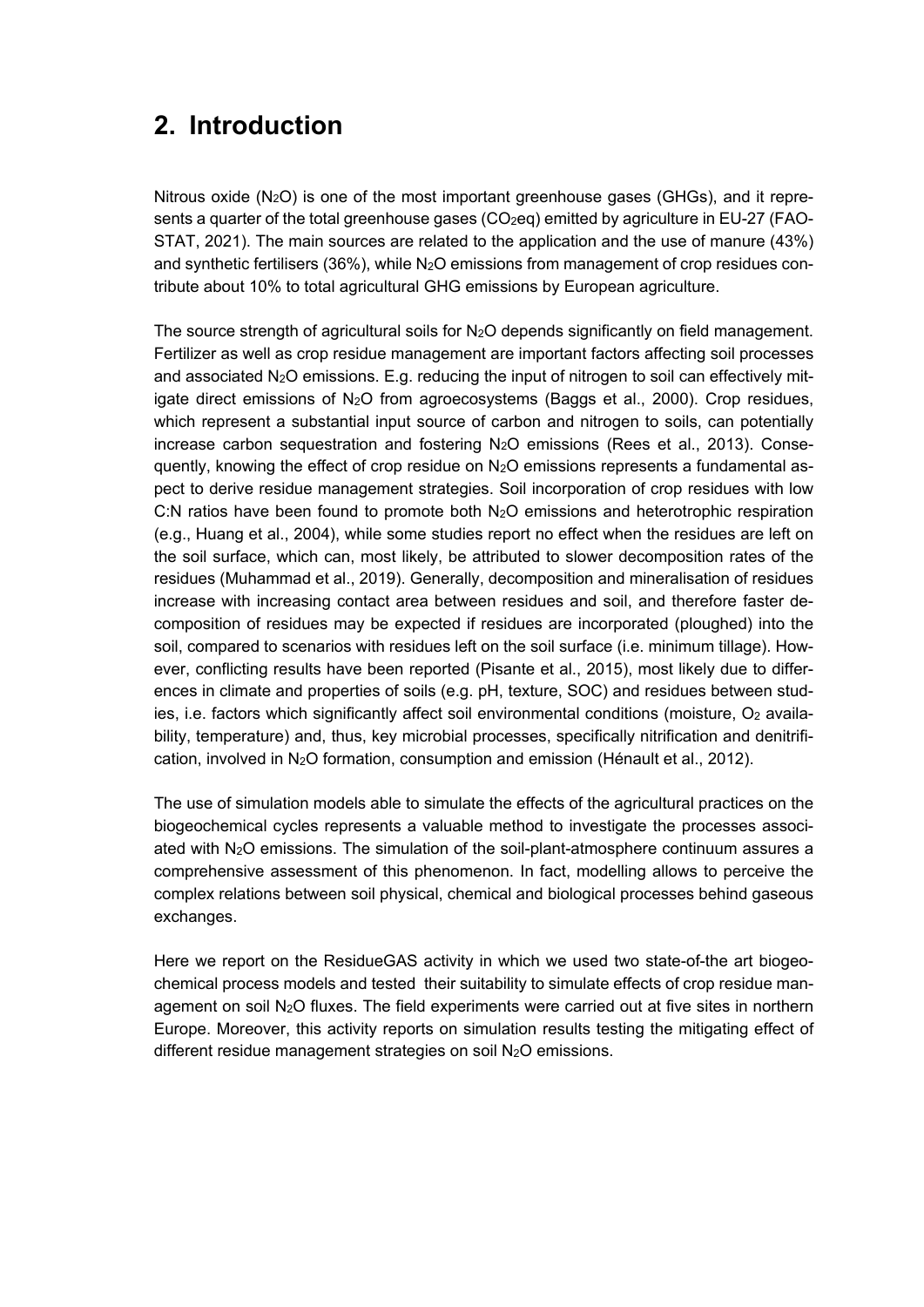### **3. Materials and methods**

### **3.1 Experimental sites**

Data were provided from five experimental sites in northern Europe: Gleadthorpe (UK), Terrington (UK), Ås (NW), Lönnstrop (SW), and Foulum (DK). The characteristics of the sites are reported in Table 1.

**Table 1.** Name, length of measuring period and characteristics of sites used for model testing.

| Site name         | <b>Experiment</b><br>period | Tem-<br>pera-     | Pre-<br>cipita-   | Soil<br>type <sup>b</sup> | Soil<br>pHb | <b>Bulk</b><br>den- | <b>SOC</b> <sup>b</sup> | <b>Fertilizer</b><br>Amount <sup>c</sup> | Crop type              |
|-------------------|-----------------------------|-------------------|-------------------|---------------------------|-------------|---------------------|-------------------------|------------------------------------------|------------------------|
|                   |                             | ture <sup>a</sup> | tion <sup>a</sup> |                           |             | sityb               |                         |                                          |                        |
|                   |                             | °C                | mm                |                           |             | t/m3                | %                       | kgN/ha                                   |                        |
| Ås                | Sep 2018 -                  | 6.4               | 875               | Clay                      | 5.57        | 1.18                | 2.88                    |                                          | Red clover             |
|                   | May 2019                    |                   |                   | loam                      |             |                     |                         |                                          | Grass                  |
|                   |                             |                   |                   |                           |             |                     |                         |                                          | Fallow                 |
| Foulum            | Sep 2012 -                  | 9.3               | 961               | Loamy                     | 6.4         | 1.38                | 1.8                     | 146 (CS)                                 | Barley + clover        |
|                   | Sep 2013                    |                   |                   | sand                      |             |                     |                         | 146 (CS)                                 | Barley + winter vetch  |
|                   |                             |                   |                   |                           |             |                     |                         | 146 (CS)                                 | Barley + fodder radish |
|                   |                             |                   |                   |                           |             |                     |                         | 146 (CS)                                 | Barley + fallow        |
| Gleadtorphe       | Nov 2011 -                  | 9.5               | 650               | Sandy                     | 6.1         | 1.23                | 1.61                    |                                          | Combinable Peas        |
|                   | Nov 2012                    |                   |                   | loam                      |             |                     |                         |                                          | Peas vining            |
|                   |                             |                   |                   |                           |             |                     |                         |                                          | Spring beans           |
|                   |                             |                   |                   |                           |             |                     |                         | 120 (AN)                                 | Spring oils. rape +N   |
|                   |                             |                   |                   |                           |             |                     |                         | 120 (AN)                                 | Sugar Beet +N          |
|                   |                             |                   |                   |                           |             |                     |                         |                                          | <b>Winter Beans</b>    |
|                   |                             |                   |                   |                           |             |                     |                         | 160 (AN)                                 | Winter Wheat +N        |
|                   |                             |                   |                   |                           |             |                     |                         |                                          | Winter Wheat ON        |
| Lönnstrop         | Oct 2018 -                  | 9.2               | 535               | Sandy                     | 6.5         | 1.45                | 1.5                     |                                          | Sugar Beet             |
|                   | May 2019                    |                   |                   | loam                      |             |                     |                         |                                          | Winter Wheat           |
| <b>Terrington</b> | Sep 2012 -                  | 10.1              | 667               | Loam                      | 8.1         | 1.22                | 1.8                     |                                          | <b>Combinable Peas</b> |
|                   | Nov 2013                    |                   |                   |                           |             |                     |                         |                                          | Peas vining            |
|                   |                             |                   |                   |                           |             |                     |                         |                                          | Spring beans           |
|                   |                             |                   |                   |                           |             |                     |                         | 190 (AN)                                 | Spring oils. rape +N   |
|                   |                             |                   |                   |                           |             |                     |                         | 120 (AN)                                 | Sugar Beet +N          |
|                   |                             |                   |                   |                           |             |                     |                         |                                          | <b>Winter Beans</b>    |

The Gleadtorphe and Terrington experimental sites have been subjected to the same treatments, i.e. testing incorporation *vs* removal of residues obtained from 7 crops, which resulted in 8 treatments, which were arranged in a split-plot design. At the Lönnstrop experimental site the removal *vs* incorporation of different amounts of residues (farmers practice and double amount of farmers practice) was tested. Residues originated from sugar beet and winter wheat. In a factorial experiment at the Foulom site effects of incorporation *vs* removal of residues was tested too. Residues here were derived from barley and treatments also included plots undersown with clover, barley and winter vetch, barley and fodder radish and a fallow treatment. At all sites, emissions of N<sub>2</sub>O were measured discontinuously in weekly to monthly time steps, partly only during the cropping season (Gleadtorphe, 35 measurement days in 12 months; Terrington, 36 measurement days in 14 months; Foulum, 28 measerement days in 12 months; Lönnstrop, 39 measurement days in 6 months; Ås, 45 measurement days in 9 months).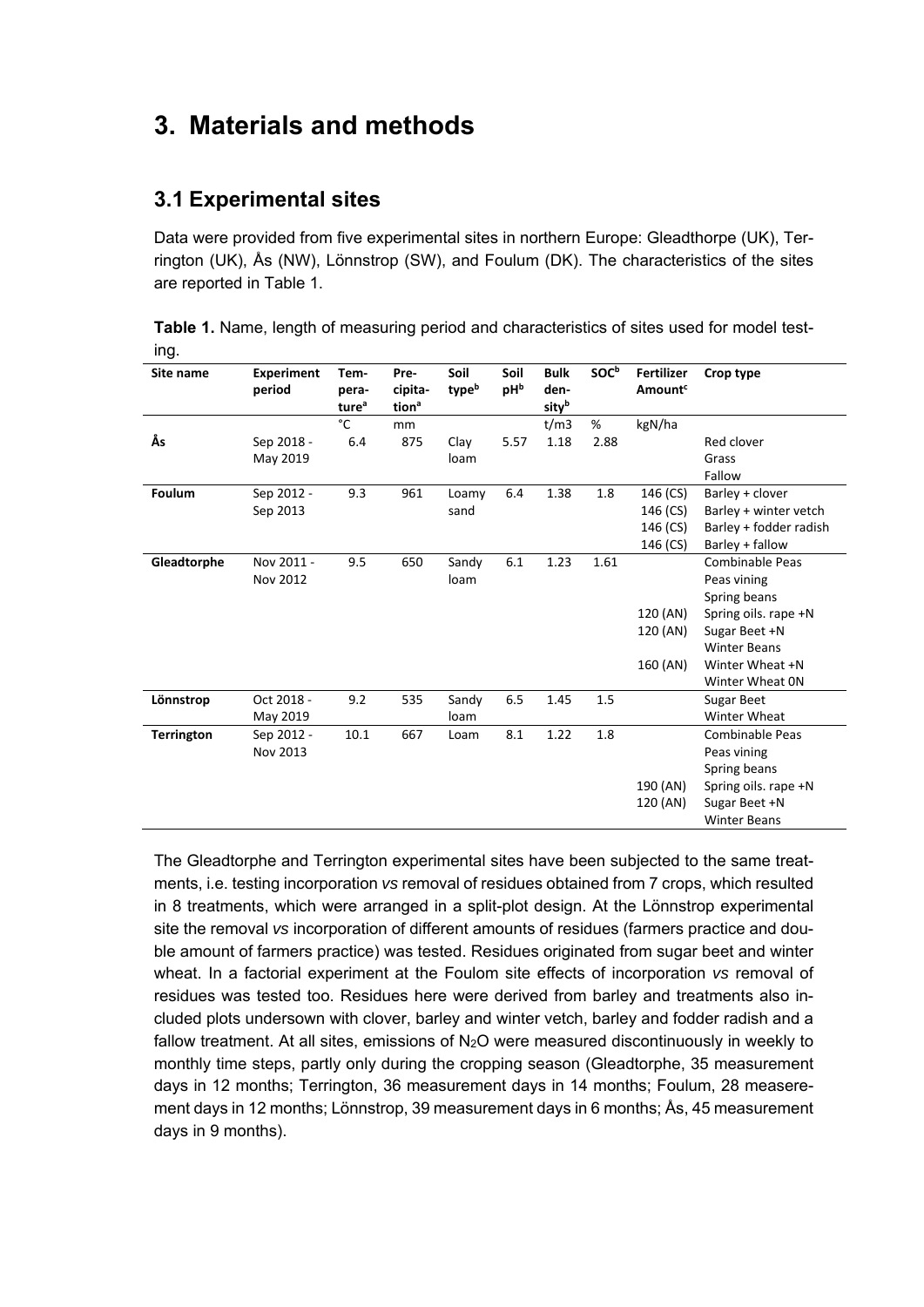Data regarding soil characteristics, meteorological conditions and management were directly provided by the site managers. Measurements of crop yield and N2O were provided for all the sites. For most of the sites also information on soil moisture and soil mineral N dynamics and N content of residues were available.

### **3.2 Models overview**

Simulations were performed by using two process-based biogeochemical models, CERES-EGC and LandscapeDNDC. The models were compared directly on one site, Lönnstorp, then applied to uniquely simulate the other sites. CERES-EGC was used to simulate Glentorphe, Terrington and Foulom, while LandscapeDNDC was used to simulate Ås.

**CERES-EGC** (Crop Environment REsource Synthesis - Environnement et Grandes Cultures; Gabrielle et al., 2005) is able to simulate the cycles of C, N and water for agricultural fields. The model simulates biogeochemical processes in soil, plant and atmosphere at daily time step at field scale. Regional simulations can be done by linking the model to a GIS database holding all relevant spatio-temporal information needed to initialize and drive the model. Inputs require meteorological and management data as forcing variables and soil and crop information as factors. Meteorological data are constituted by daily minimum and maximum temperature, precipitation, global solar radiation and wind speed. Management includes crop type and cultivar, date and type of tillage, irrigation volumes, N fertilisation amount, placement and type, information regarding crop sowing and crop residues management and placement. Soil is divided in sub-layers with specific physical and chemical characteristics.

**LandscapeDNDC** (Haas et al., 2013) is able to simulate C, N and water cycling within different ecosystems (arable, grassland and forest). This model has been applied for site and regional scale in various studies. LandscapeDNDC is composed by different modules integrating microclimate, water cycle, soil-biogeochemistry, plant physiological processes and growth by daily time step. Initialization of the model is based on site and soil information as latitude, physicochemical characteristics of soil profile (i.e., depth, humus type, clay content, organic C- and N-content, bulk density, saturated conductivity, gravel, pH, hydraulic parameters) as well as daily weather data (minimum and maximum air temperature, precipitation, global solar radiation, atmospheric  $CO<sub>2</sub>$  concentration). LandscapeDNDC is parameterised with crop type and management information i.e., crop species, tillage type, date of sowing and harvest, irrigation volumes and schedule, N fertilisation amount, type and placement, crop residue management and placement.

Both models simulate soil C and N dynamics in the ploughed layer, including the microbial N2O source processes nitrification and denitrification as well as other N cycle processes such as immobilisation and mineralisation of N and the decomposition of soil organic matter (SOM). After simulated residue application, crop residues C and N fractions will be assigned to different C and N pools, which differ with regard to C to N ratios, principal chemical composition (e.g. lignin versus sugars) and rates of decomposition. Production (and in the case of denitrification also consumption) of microbial  $N_2O$  are calculated as potential rates in dependence of soil properties (e.g. texture, pH, SOC) and reduced by soil environmental factors such as soil water content, temperature and inorganic N availability. The performance of the models was evaluated using the coefficient of determination for linear models  $(R<sup>2</sup>)$ , modelling efficiency (Nash–Sutcliffe index, E), and root mean square error (RMSE). Values of E range between 1.0 (perfect fit) and −∞, where a E<0 indicates that the mean value of the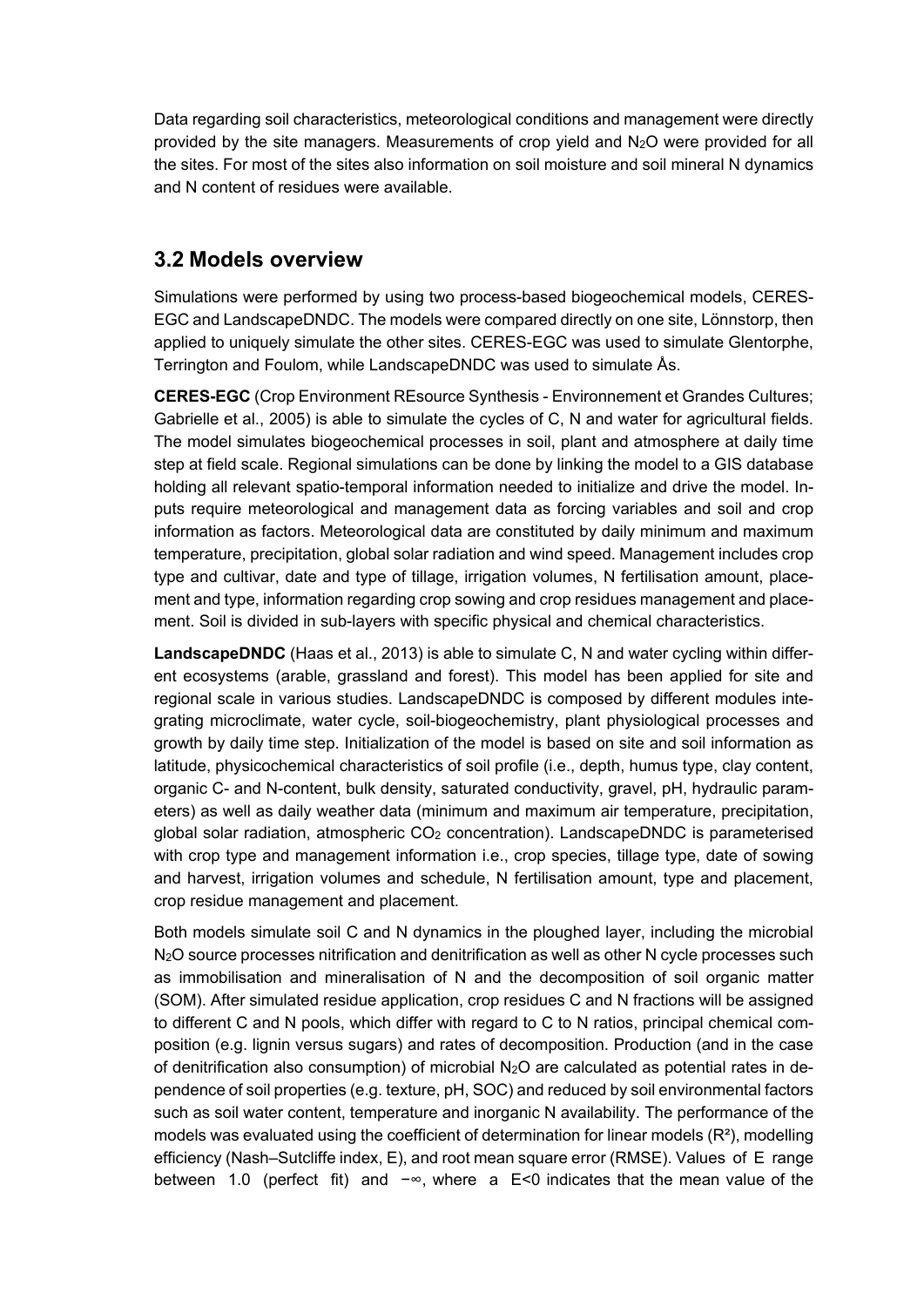observed values would have been a better predictor than the model. RMSE represents the standard deviation of the residuals (prediction errors). Equations are reported by Bellocchi et al. (2002).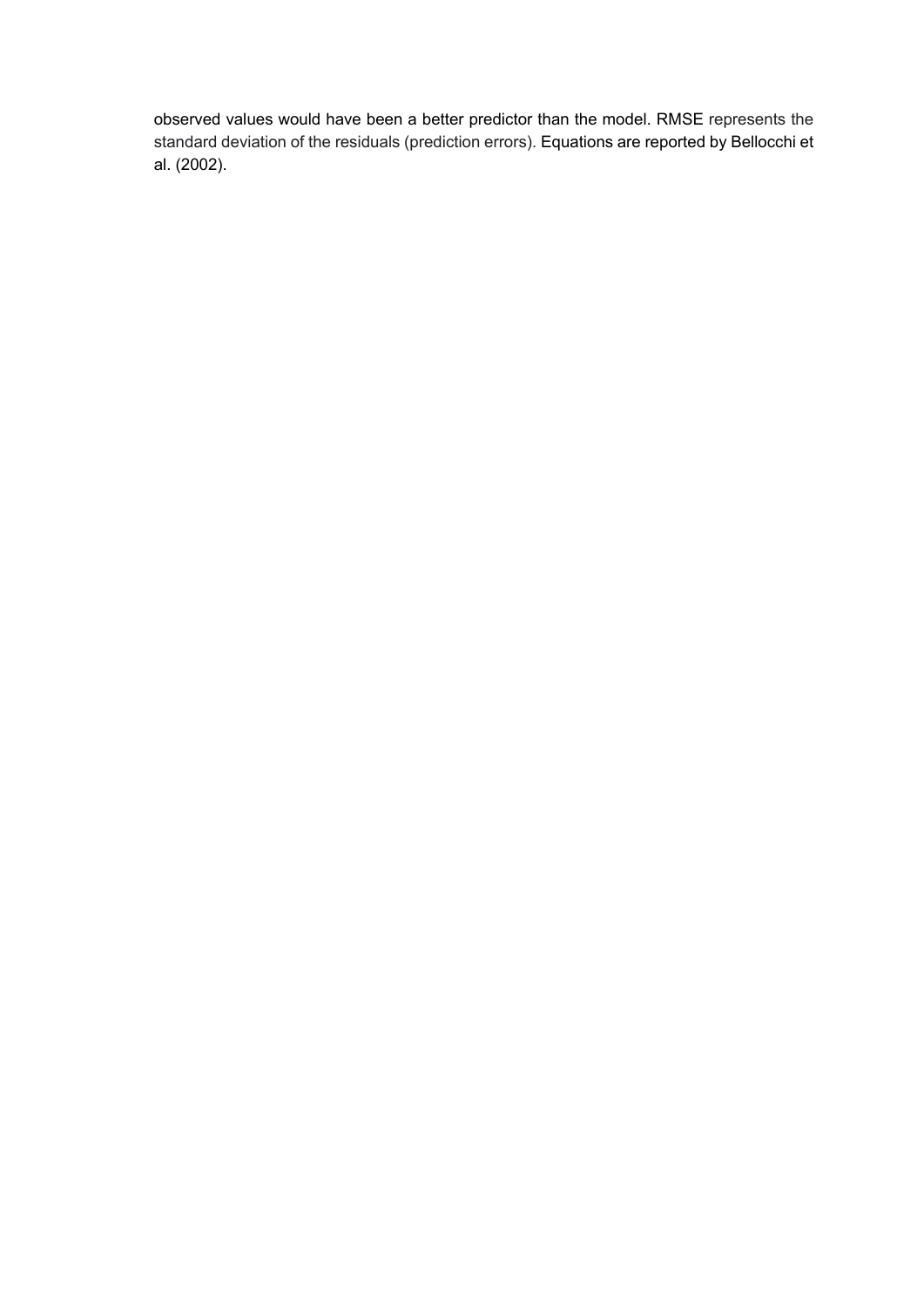### **4. Results and discussion**

#### **4.1 Plant production**

Models have been parameterised to allow the simulation of specific crop rotations and seasonal biomass production. As yields very much depend on used cultivars, crop growth parameters were partly adapted, so that realistic residue amounts, matching the quantities provided by the sites' managers, were simulated, and finally applied to soils. Fig. 1 shows reported versus simulated crop yields for various sites; for Ås no data on crop yields was available.



*Fig. 1. Reported versus simulated crop yields for various sites of ResidueGAS project (color coding), a) comparison of dry matter yields (DM), b) comparison of fresh matter yields (FM). The continuous line represents the 1:1 line.* 

The comparison between the simulated and measured yields showed some significant differences, which are likely due to uncertain parameterization of crop growth parameters. However, as information on many parameters was missing, a rather general parameterization scheme had to be used. Modelling efficiency was E=0.31, RMSE= 2.26 t DM ha<sup>-1</sup> for crop yields reported as dry matter, and RMSE =  $8.42$  t FM ha<sup>-1</sup> for crop yields reported as fresh matter. The coefficient of determination for the entire dataset was  $R^2$ =0.65. Generally, the models slightly underestimated yields, which as well introduces a source of uncertainty regarding the amount of residues being finally assumed for model simulations.

#### **4.2 Soil mineral nitrogen and water content**

The results of the comparison of measured versus simulated soil mineral N concentrations  $(NH<sub>4</sub>$  and NO<sub>3</sub>) and volumetric soil water content (SWC) at 15 cm soil depth are reported in Fig. 2. The results shows, that the models often fail to capture the observed dynamics of soil ammonium, but do better with regard to soil nitrate concentrations. The models generally managed to simulate observed changes in soil moisture, except for the Ås site. For this site, models were challenged to accurately capture SWC under a snow cover.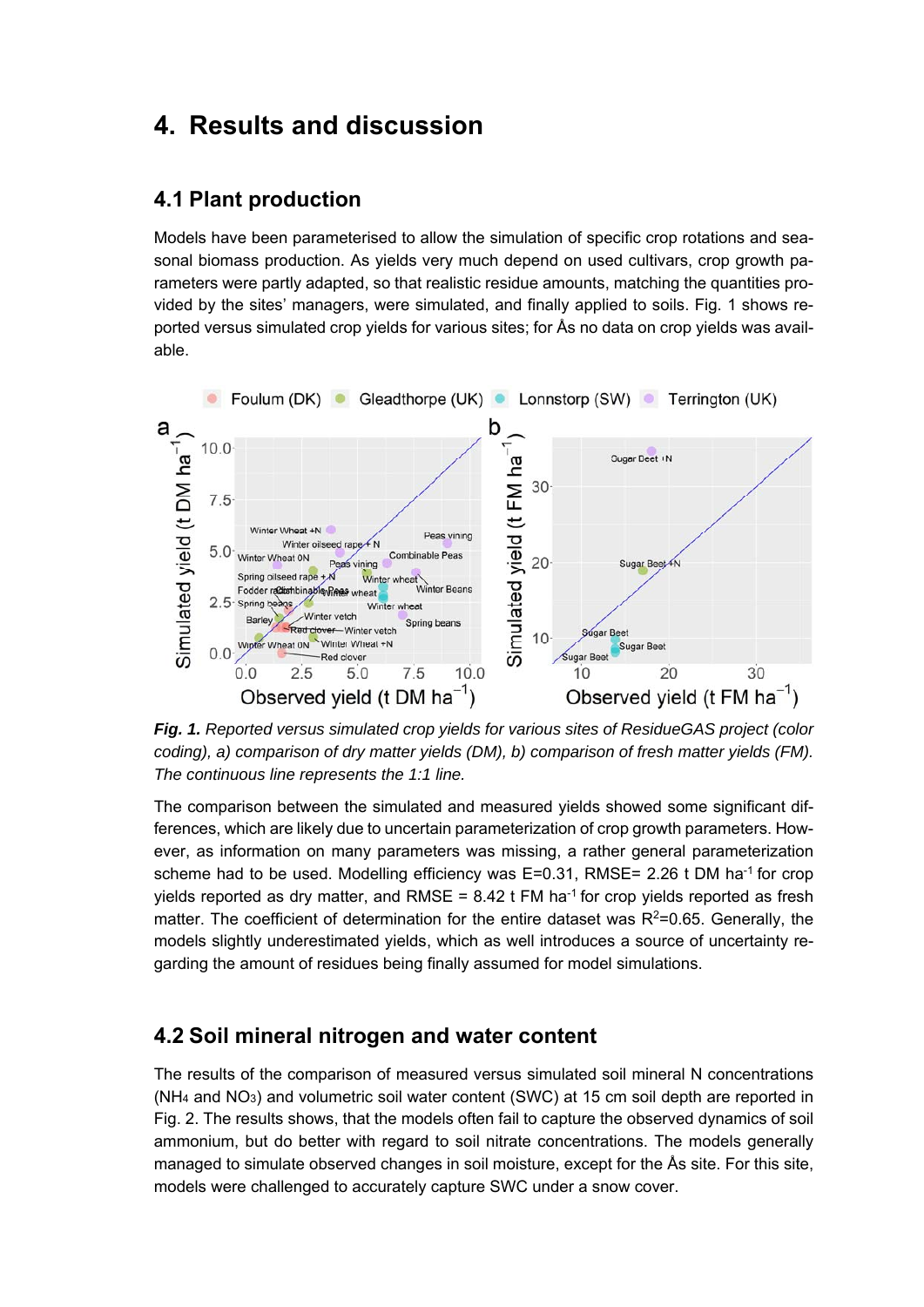

*Fig. 2. Reported versus simulated soil ammonium (NH<sub>4</sub>+) and nitrate (NO<sub>3</sub>) concentrations and volumetric soil moisture content (SWC) for 15 cm soil depth. The dashed lines represent the 1:1 line and the continuous lines represent the linear regression between simulated and observed data.*

#### **4.3 N2O emissions**

#### **4.3.1 Agreement with models**

The capability to simulate seasonal changes in soil N2O fluxes by CERES-EGC and LandscapeDNDC was assessed for observations at the Lönnstorp site. Compared to all other datasets, a comparable high number of daily flux observations (N=39), covering a period of 6 months, was available for this site. The performance of both models was satisfying compared to the observations ( $E > 0$  in 3 out of 6 experiments) with RMSE ranging from 6 to 10  $g$  N ha<sup>-1</sup> d<sup>-1</sup>, but simulated daily emissions were generally within the confidence interval of the measurements (Fig. 3).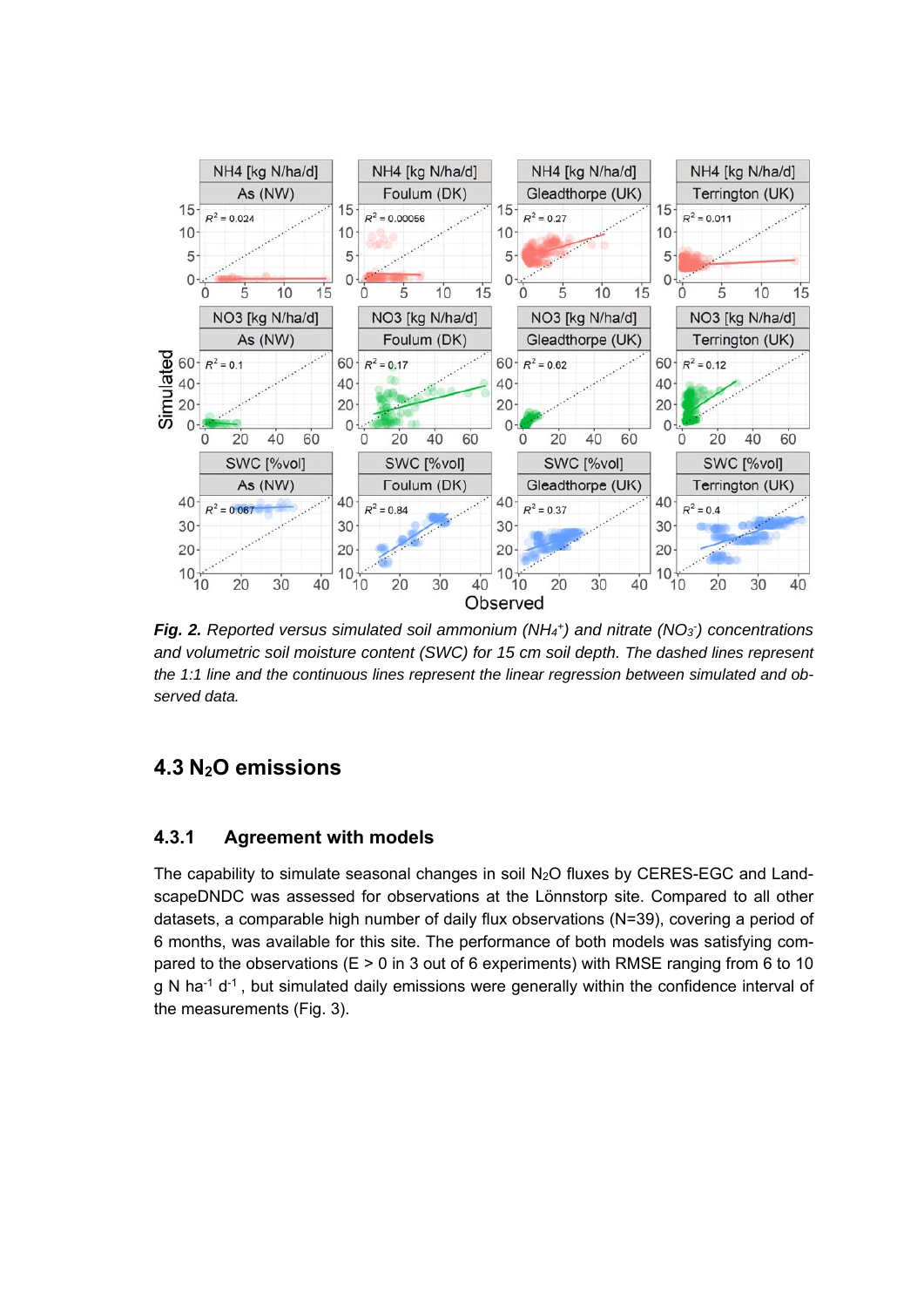

*Fig. 3. Reported versus simulated N2O emissions for one treatment in Lönnstrop site, sugar beet with conventional farmers practice. Red dots represent measures.* 

It should be noted that an evaluation of the models conducted exclusively on point measurements may be inaccurate due to possible temporal gaps. In conclusion, a model evaluation with such a restricted dataset still remains challenging and inconclusive. Longer time series of flux measurements, also covering off-season fluxes are needed.

#### **4.3.2 Long term cumulative emissions**

The comparison between simulated and observed cumulative  $N_2O$  emissions over the entire measurement periods across all experimental sites and treatments are reported in Fig. 4. The simulated  $N_2O$  emissions agreed in magnitude and were within the uncertainty range of the measurements for most of the experiments. Cumulative observations were calculated by linear interpolation between sampling dates.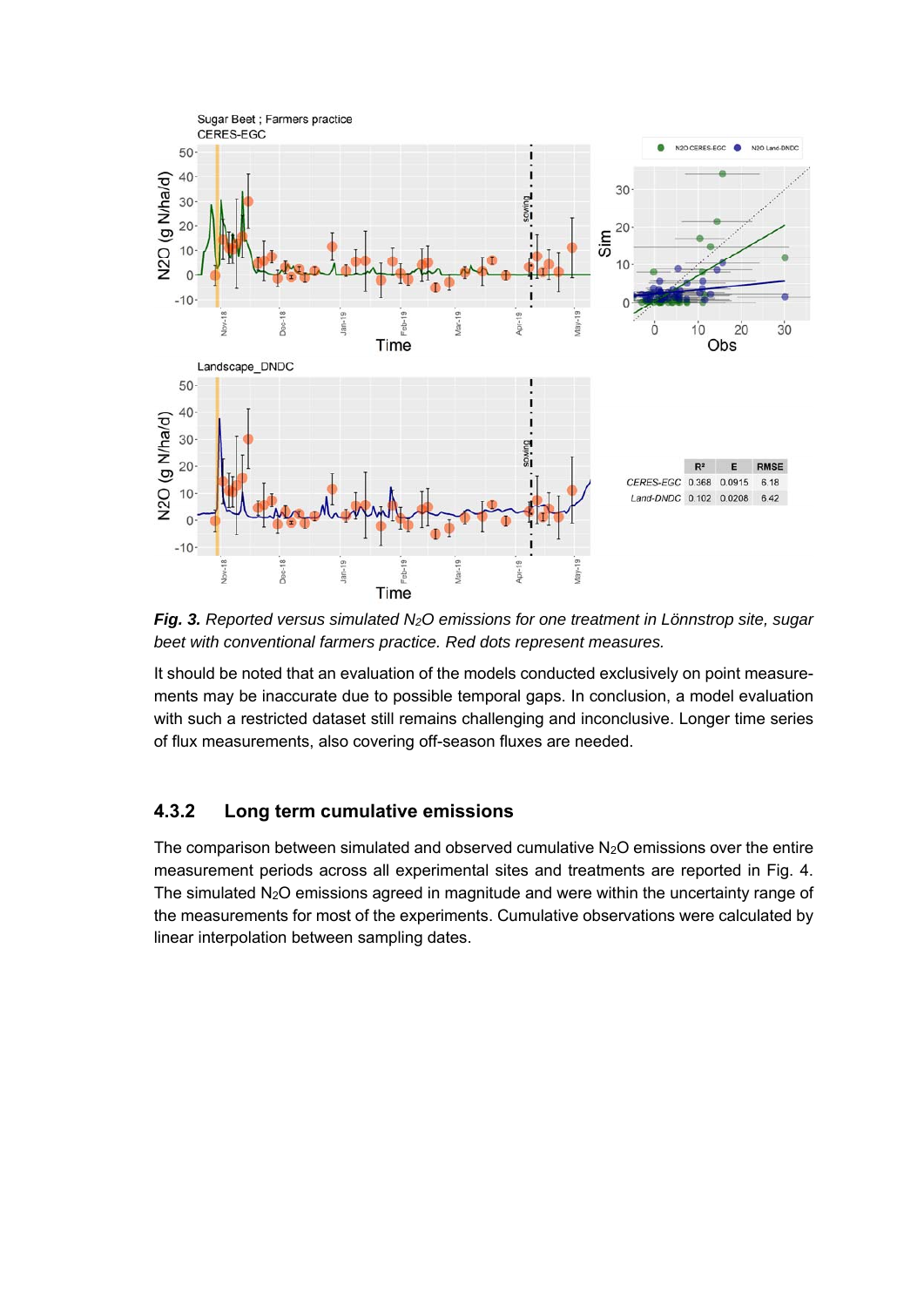

*Fig. 4. Comparison of measured and simulated cumulative N2O emissions for the different sites (and treatments) used for model testing. Note that cumulative N2O fluxes for measured values were obtained by linear interpolation between observation points, Error bars indicate the uncertainty of measured as well as of simulated cumulative emissions* 

Generally, model simulations tended to overestimate cumulative  $N_2O$  emissions, specifically for the Ås and the Terrington site. However, it should be noted that the measured values have a high uncertainty due to high spatial variability of fluxes and the necessary interpolation procedure used for calculating cumulative values. RMSE values were in a range from 0.32 to 3.29 kg N ha<sup>-1</sup>. These results highlight that due to missing site information and paucity of N2O flux observations a full model testing remained extremely challenging demonstrating the necessity to collect more comprehensive datasets that allow for a complete model evaluation. The cumulated emission per site and experiment are reported in Appendix A.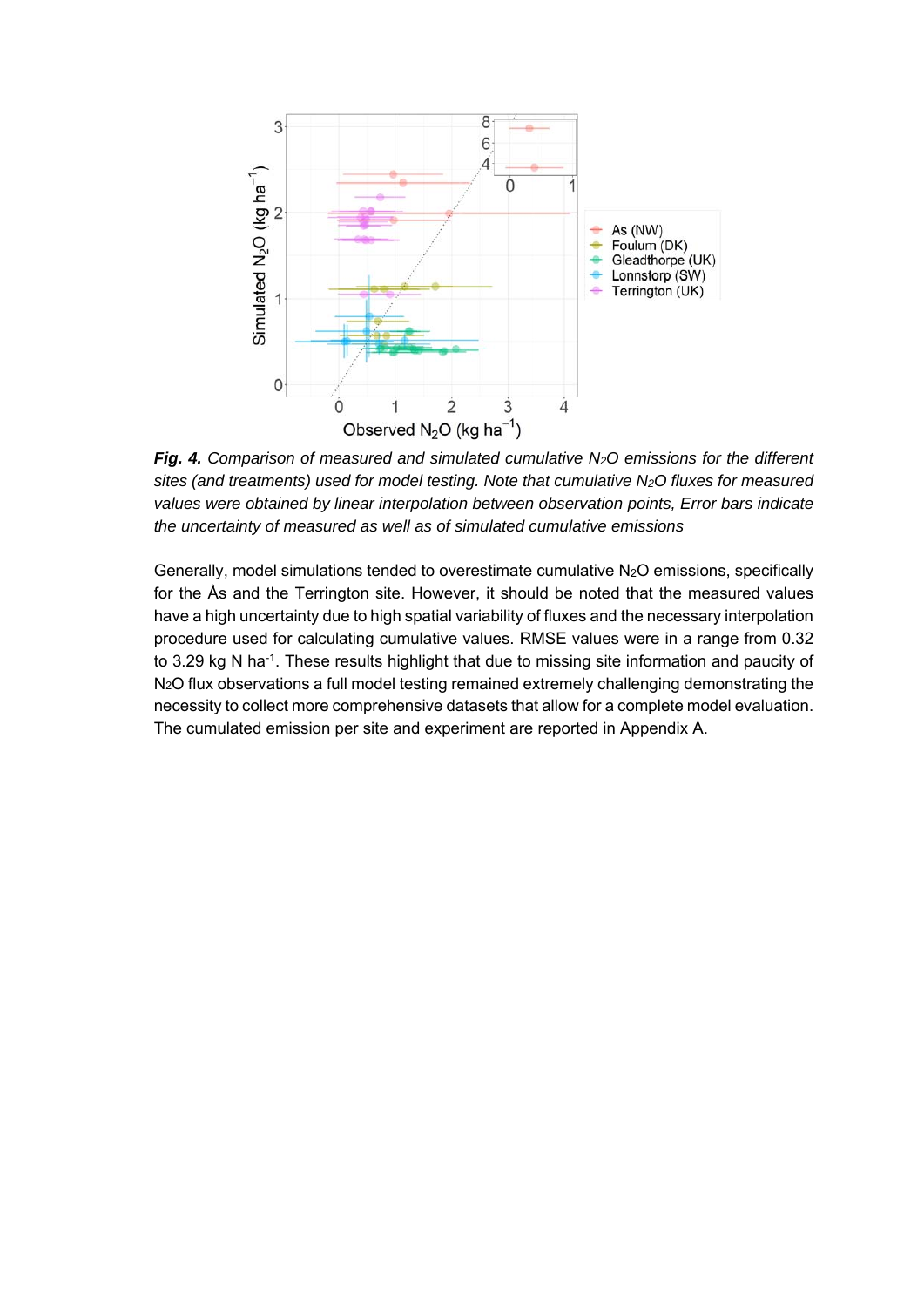## **5. Conclusions**

Overall, both models, i.e. CERES-EGC and Landscape-DNDC, simulated magnitudes of residue effects on soil N<sub>2</sub>O emissions reasonable and mostly within error margins of field observations. Nevertheless, it is also obvious that the datasets available on residue effects on soil N<sub>2</sub>O emissions are short-term, often lack on necessary information for a valid model initialization (crop performance parameters, soil parameters), so that this modelling exercise somehow remained fragmentary and inconclusive. Longer time series are needed for model testing and this as well requires longer term funding schemes for such kind of research questions.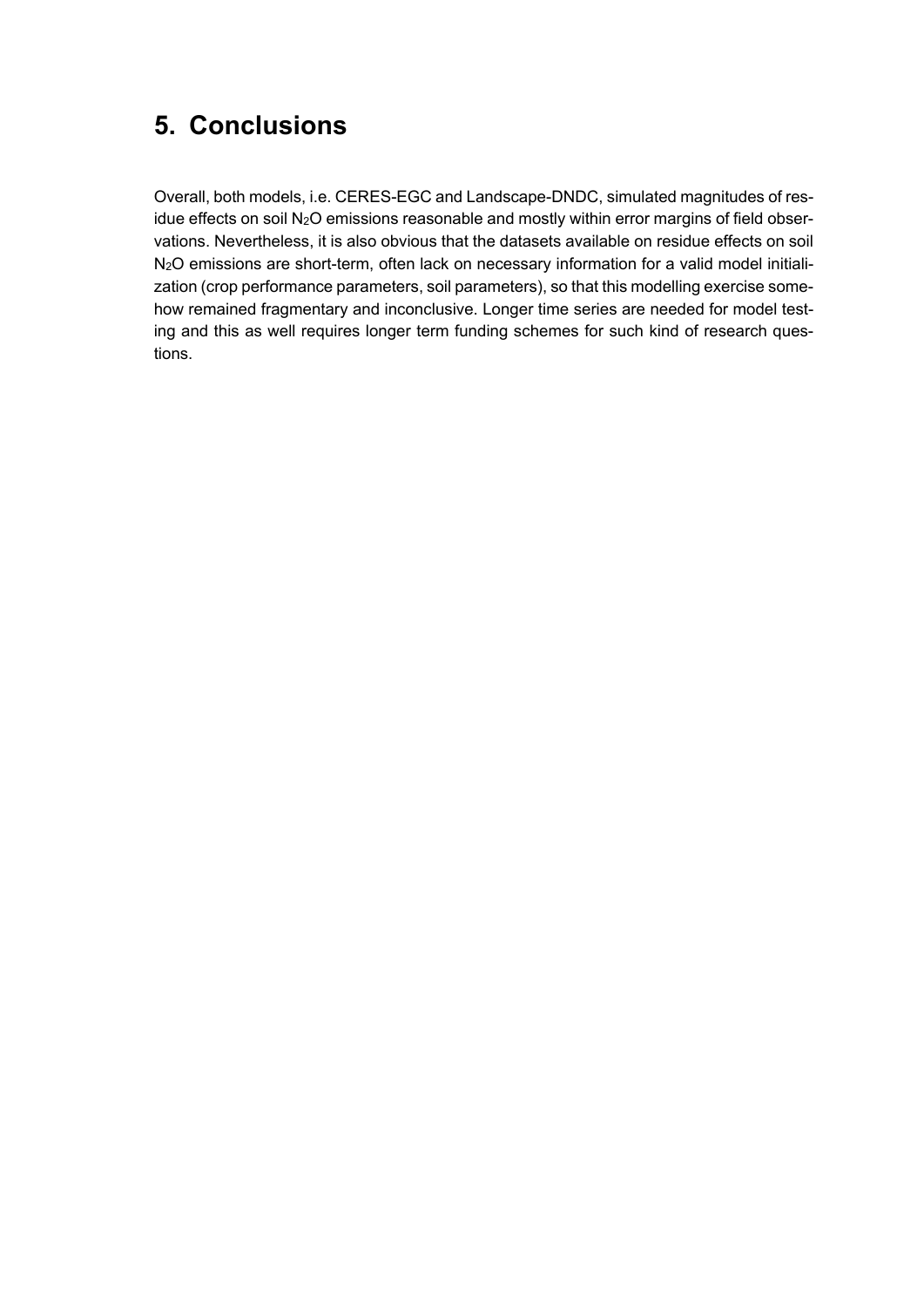### **6. References**

- Baggs E M, Rees R M, Smith K A and Vinten A J A 2000 Nitrousoxide emission from soils after incorporating crop residues. SoilUse Manage. 16, 82–87.
- Bellocchi, G., Acutis, M., Fila, G., Donatelli, M., 2002. An indicator of solar radiation model performance based on a fuzzy expert system. Agronomy Journal 94, 1222-1233. Ji, L., Gallo, K., 2006. An Agreement Coefficient for image comparison. Photogrammetric Engineering & Remote Sensing 72(7), 823-833.
- Food and Agriculture Organization of the United Nations. FAOSTAT Database. Rome, Italy: FAO. Retrieved March 26, 2021 from http://www.fao.org/faostat/en/#home
- Gabrielle, B., Da-Silveira, J., Houot, S., Michelin, J., 2005. Field-scale modelling of carbon and nitrogen dynamics in soils amended with urban waste composts. Agriculture. Ecosystems & Environment 110, 289e299. http://dx.doi.org/10.1016/j.agee.2005.04.015
- Haas, E., Klatt, S., Fröhlich, A., Kraft, P., Werner, C., Kiese, R., Grote, R., Breuer, L., Butterbach-Bahl, K., 2013. LandscapeDNDC: A process model for simulation of biosphere-atmosphere-hydrosphere exchange processes at site and regional scale. Landscape Ecology, 28 (4), pp. 615-636. DOI: 10.1007/s10980-012-9772-x
- Huang Y, Zou J, Zheng X, Wang Y, Xu X (2004) Nitrous oxide emissions as influenced by amendment of plant residues with different C:N ratios. Soil Biol Biochem 36:973–981. doi:10.1016/j.soilbio.2004.02.009
- Pisante M, Stagnari F, Acutis M, Bindi M, Brilli L, Di Stefano V, Carozzi M (2015) Conservation agriculture and climate change. Conservation Agriculture, pp 579-620. DOI: 10.1007/978-3-319-11620-4\_22
- Henault C, Grossel A, Mary B, Roussel M, Leonard J (2012) Nitrous Oxide Emission by Agricultural Soils: A Review of Spatial and Temporal Variability for Mitigation Pedosphere 22:426-433
- Rees, R. M., Augustin, J., Alberti, G., Ball, B. C., Boeckx, P., Cantarel, A., Castaldi, S., Chirinda, N., Chojnicki, B., Giebels, M., Gordon, H., Grosz, B., Horvath, L., Juszczak, R., Kasimir Klemedtsson, Å., Klemedtsson, L., Medinets, S., Machon, A., Mapanda, F., Nyamangara, J., Olesen, J. E., Reay, D. S., Sanchez, L., Sanz Cobena, A., Smith, K. A., Sowerby, A., Sommer, M., Soussana, J. F., Stenberg, M., Topp, C. F. E., van Cleemput, O., Vallejo, A., Watson, C. A., and Wuta, M.: Nitrous oxide emissions from European agriculture – an analysis of variability and drivers of emissions from field experiments, Biogeosciences, 10, 2671–2682, https://doi.org/10.5194/bg-10-2671-2013, 2013.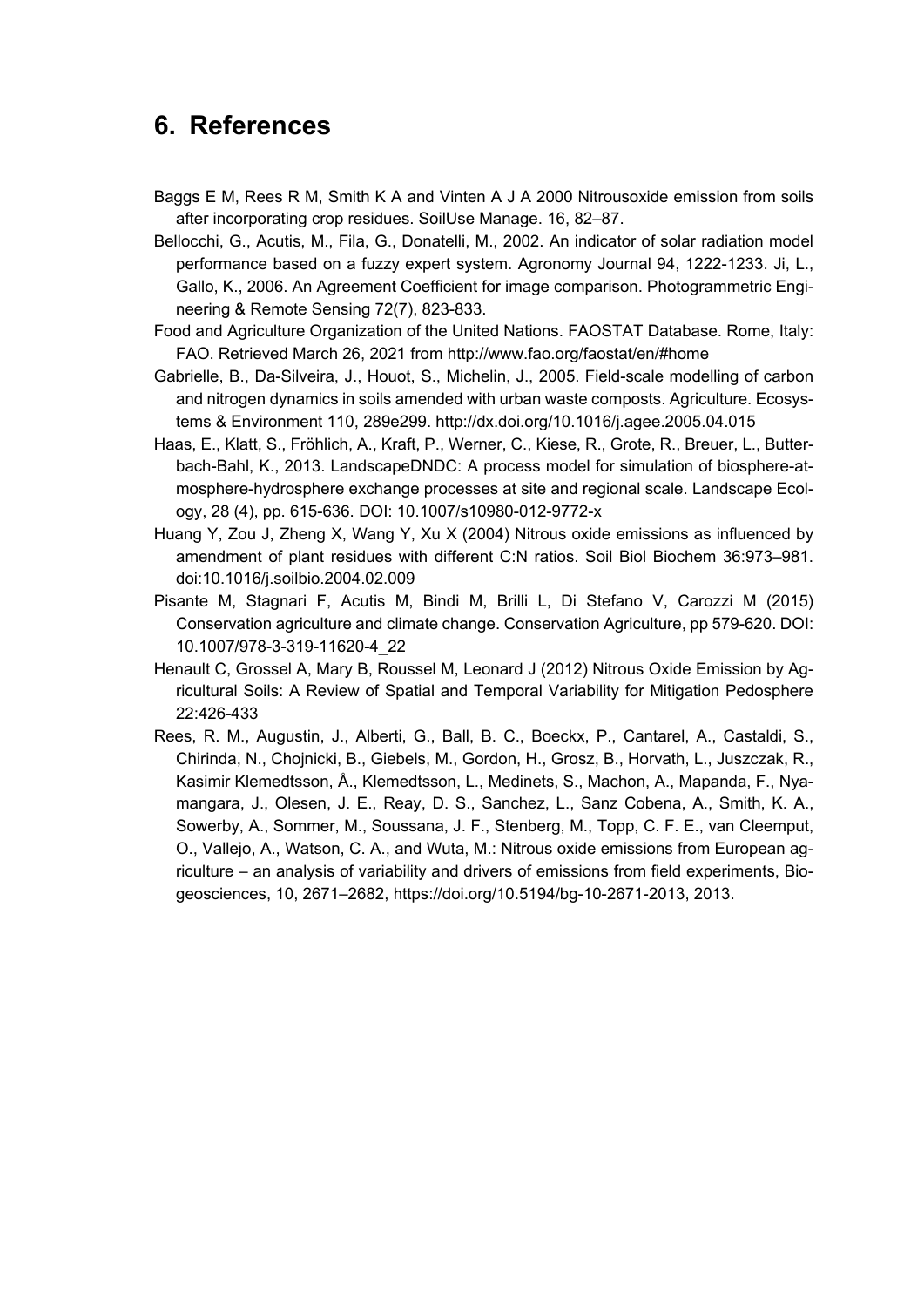# **7. Appendix A**

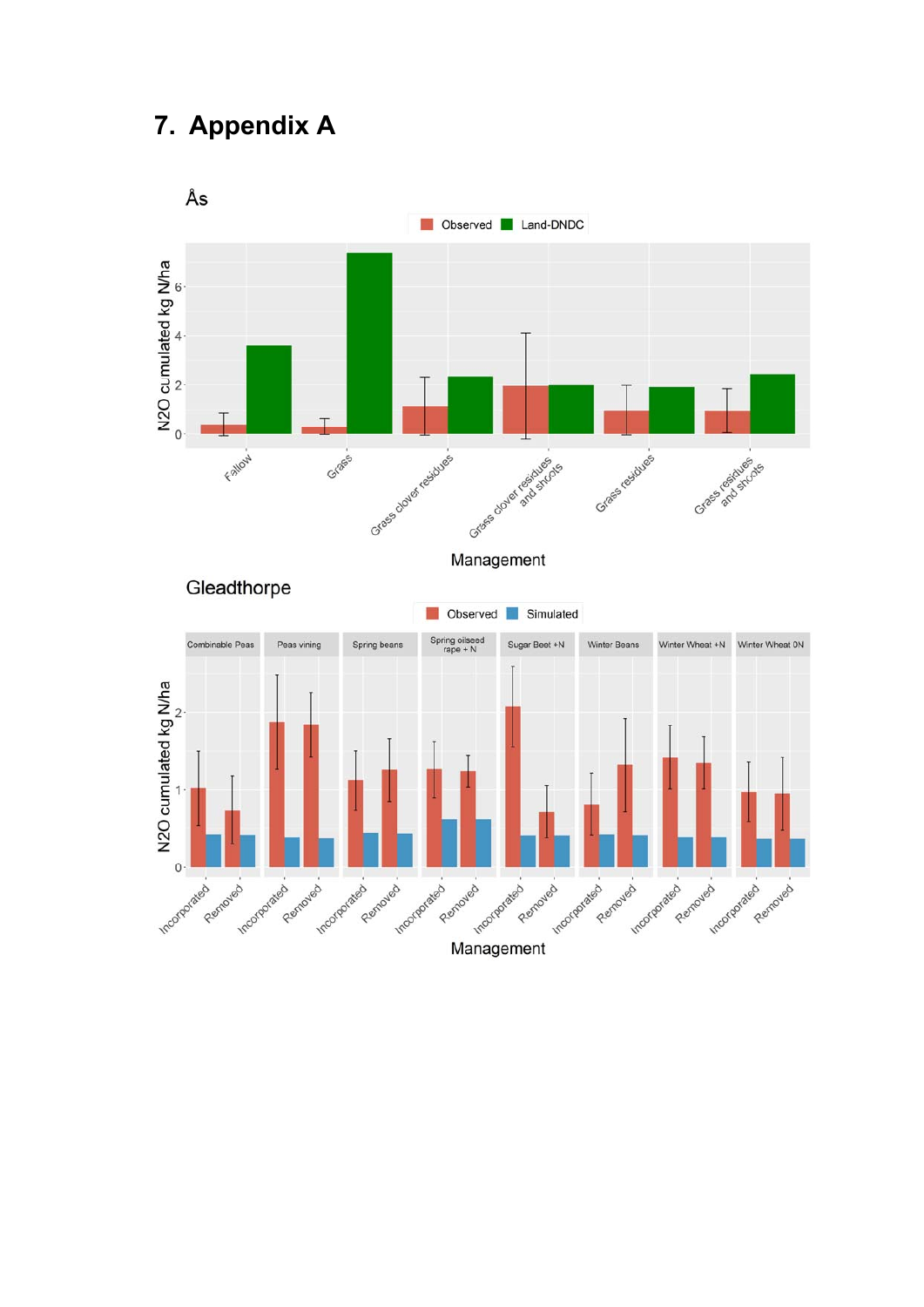

Management